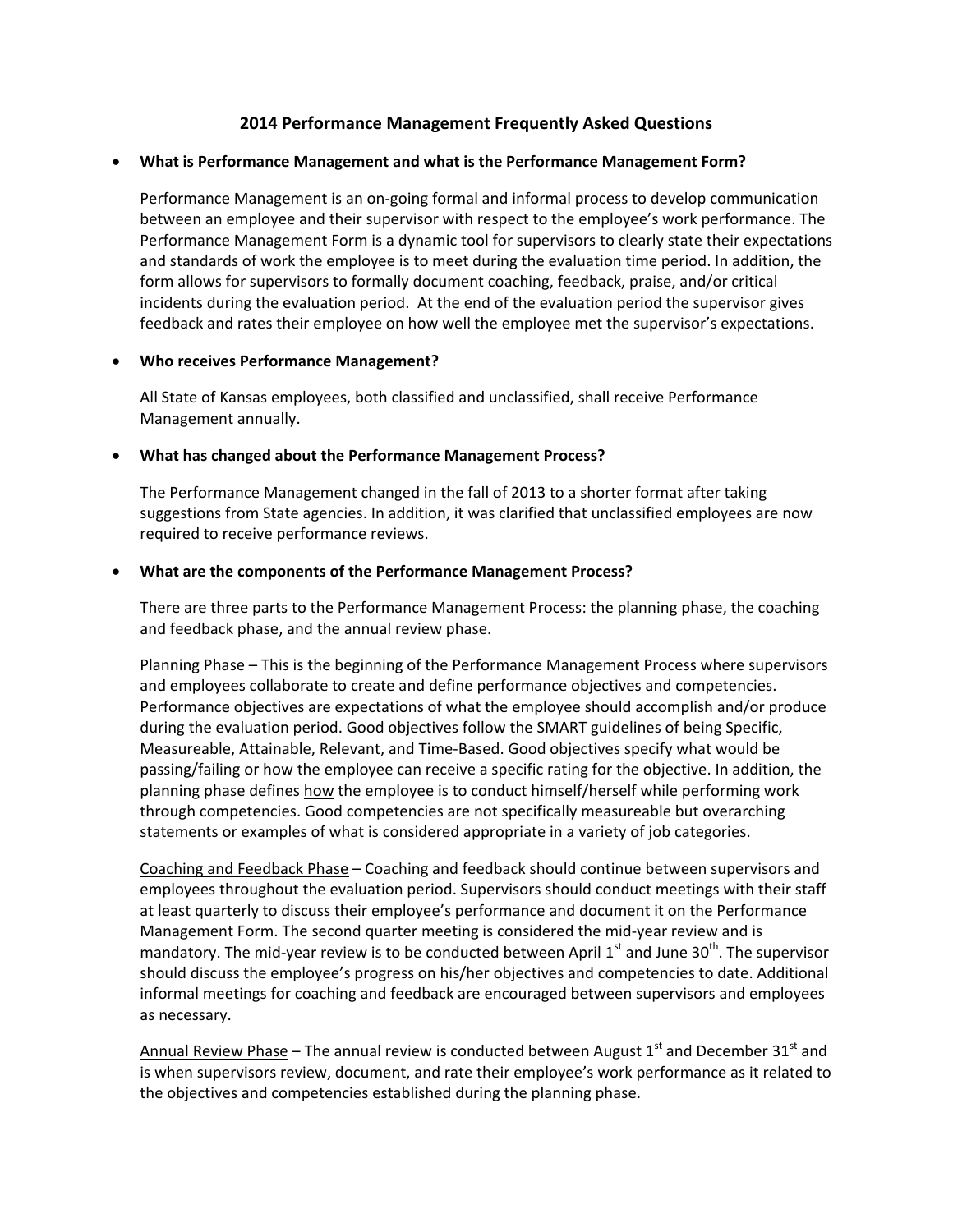## **What are the Performance Management Process Ratings?**

There are five performance ratings specified on the Performance Management Form. From highest to lowest they are ranked:

Exceptional ‐ Performance consistently greatly exceeded expectations

Exceeds Expectations ‐ Performance consistently exceeded expectations

Meets Expectations ‐ Performance consistently met expectations

Needs Improvement – Performance did not meet expectations, but was either close to meeting expectations or only slipped below the level of meeting expectations on occasion

Unsatisfactory – Performance was consistently below expectations, or so far below expectations as to be unsatisfactory

#### **Who is responsible for providing Performance Management?**

The overall administration of the Performance Management Process is conducted by the Kansas Department of Administration Office of Personnel Services. To contact them please email: PerformanceMgmt@da.ks.gov

Within each agency, Human Resources plays a key role in answering staff's questions, reviewing and approving objectives/competencies/comments/ratings, providing training on the Performance Management Process, and processing their employees' paperwork.

At the individual level it is the supervisor's responsibility to create, maintain, track, rate, and keep key deadlines and dates regarding their employee's Performance Management Process. The employee is responsible for any logging or tracking of information etc. requested by their supervisor on their performance.

Exact duties and responsibilities between Human Resources, supervisor, and employees may vary among state agencies.

## **What happens if my supervisor is behind in giving me my evaluation/review?**

The Performance Management Process requires supervisors to rate and close their employee's evaluations during the annual review period between October  $1<sup>st</sup>$  and December 31 $<sup>st</sup>$ . If an</sup> employee's evaluation is not closed during the scheduled period the evaluation should be closed as soon as possible and a new planning phase evaluation should begin. Until the previous evaluation is rated and closed the employee is under the objectives and competencies of the last review he/she has been given.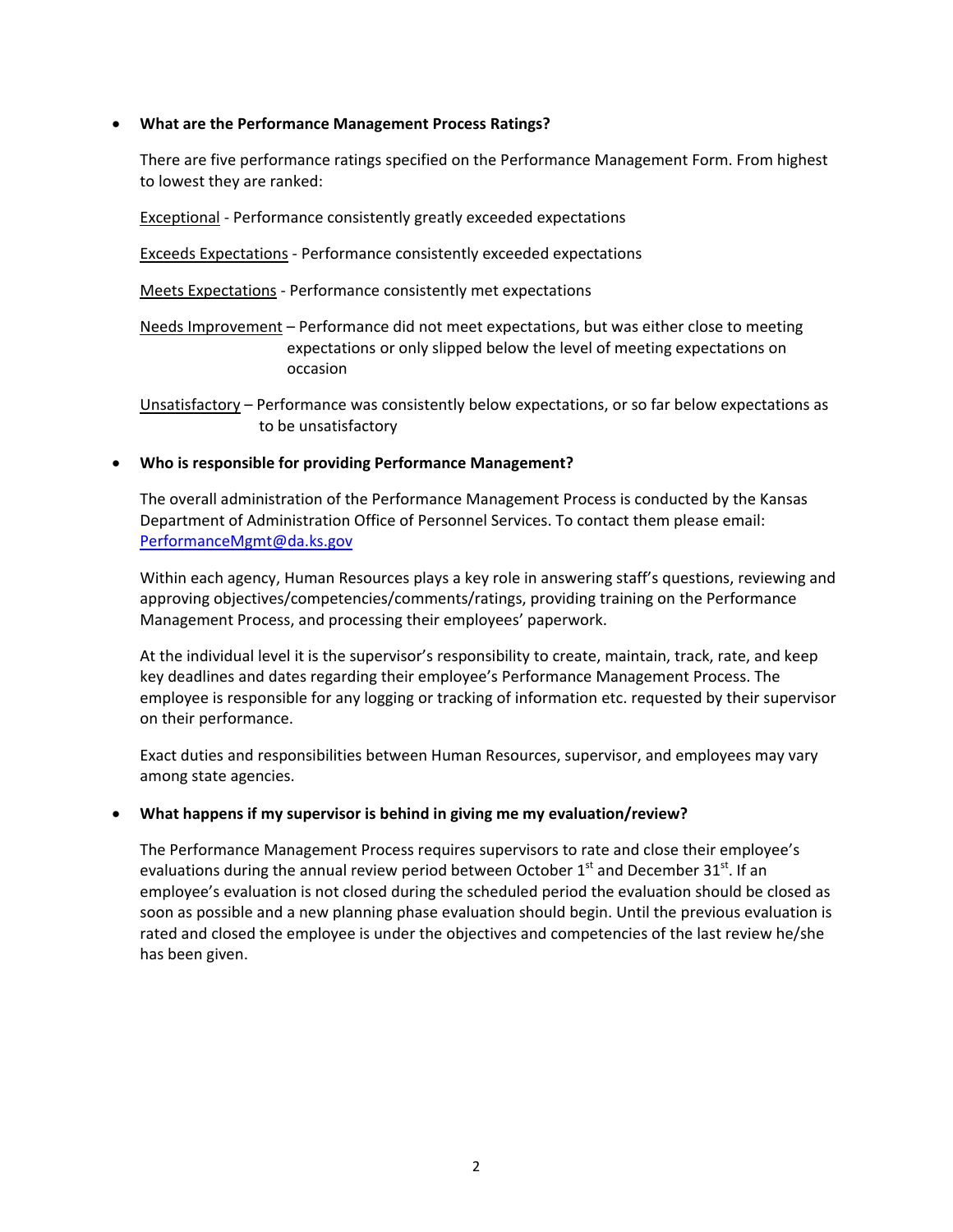## **What is in place to ensure those supervisors who already do not like an employee will provide them the same opportunities to be evaluated on work and not personality likes or dislikes?**

Supervisors across the State are trained on the proper techniques of coaching and are encouraged to have formal and informal discussions with employees regarding their performance throughout the year. Supervisors are held accountable for their own performance, specifically including their leadership behaviors, by their managers.

### **What happens if my supervisor is gone/left before they close my evaluation?**

All employee reviews are to be conducted by an employee's immediate supervisor. In situations where the immediate supervisor is gone, or has not supervised the employee for more than 90 days, another qualified person designated by the agency's Appointing Authority shall conduct the annual review. Some agencies may elect for the immediate supervisor's manager to conduct the evaluation.

## **Where can I find Coaching and Feedback Forms, Mid‐year Forms, Signature Pages, and other Supplemental Performance Management Forms?**

Additional supplemental forms can be found on the Department of Administration's website for the Performance Management Process: http://www.admin.ks.gov/offices/personnel-services/agencyinformation/personnel‐management‐process

#### **Are supervisors required to complete logs of discussions they had with employees?**

While every coaching or feedback session may not need to be documented, it is highly encouraged that any coaching sessions that addresses performance be documented on the supplemental Coaching and Feedback form with a copy provided to the employee.

## **Are agencies and employees able to make comments or suggestions about the new Performance Management Form?**

Comments or suggestions about the Performance Management Process are always welcome and may be submitted to the following email address: PerformanceMgmt@da.ks.gov

#### **Do unclassified employees receive Performance Management?**

Yes, all State employees, both classified and unclassified, are to receive an evaluation.

## **Are employees able to appeal their performance ratings?**

Only classified employees are able to appeal their rating.

## **How can supervisors be expected to complete evaluations/review for all their employees during a three month period?**

The design team responsible for the development of this process felt that if the supervisor is using the process correctly throughout the year, there should be little work to do at the time of the annual review. The team felt that the 90‐day window should be more than sufficient time to complete the annual review for several employees.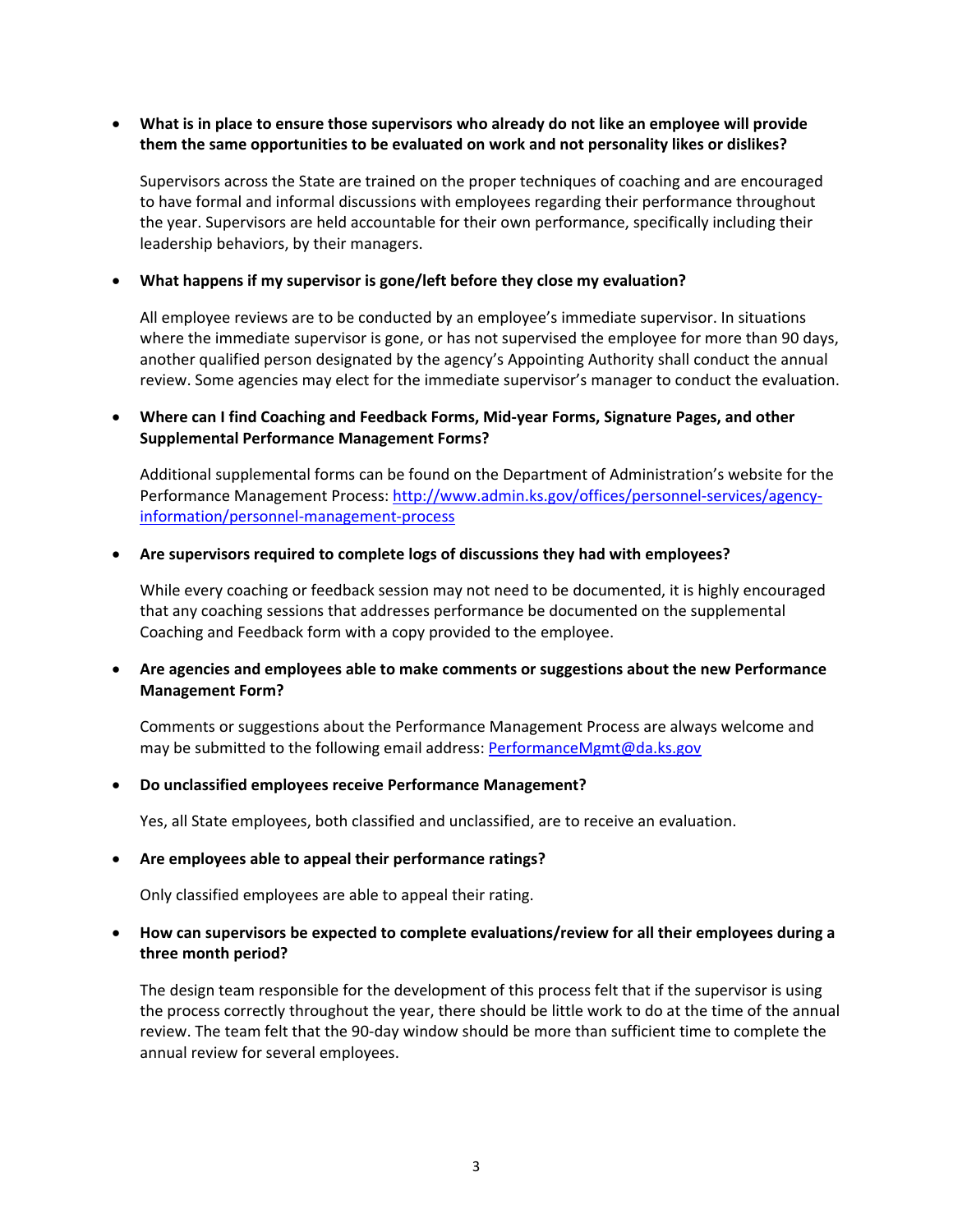# **How will supervisors deal with disgruntled employees who receive a lower performance rating than another employee?**

Supervisors will coach employees throughout the review period and inform the employee what they need to do to meet their expectations. If an employee is not meeting the supervisor's expectations it should not be a surprise to the employee at the time the rating is given.

### **What is the protocol for employees hired during the Annual Review (Oct.‐Dec.) time period?**

If an employee is hired during the annual review period (Oct‐Dec.) the employee will start a new planning review as he/she normally would as a new employee. The review will be closed out the following year during the annual review period.

#### **What are Special Performance Reviews and how are they handled.**

Special performance reviews are used either when a review cannot be conducted within the standard annual timeframe or when a specific area of an employee's performance needs additional immediate attention.

According to K.A.R. 1‐7‐10(a)(5), an appointing authority may still conduct a special performance review rating for any employee at any time, unless prohibited under K.A.R. 1‐14‐8 due to pending layoffs. However, since annual performance ratings must be assigned within a particular timeframe, the process for handling special performance reviews is different than it has been in the past.

If you need to place an employee on a special performance review you should not "close out" the annual review before starting the special performance review like was done in the past. Instead, you should carry out the special performance review concurrently with the annual review. Essentially, the special performance review is now a specific period of time within the annual rating period for which an employee will receive a separate performance review rating.

To start a special performance review for an employee, the supervisor should hold a meeting with the employee to inform them that they are being placed on a special performance review for a defined period of no less than 30 days. At this meeting, the supervisor should also explain to the employee why they are being placed on the special review and that they will receive a specific performance review rating for their work performed during the period of the special performance review.

The supervisor should then inform the employee of his or her expectations for the special performance review and explain what behaviors or duties that the employee needs to change or improve upon in order to meet those expectations. Even more so than during the annual rating period, it is highly recommended that the supervisor meet regularly with the employee during this special performance review period to discuss the employee's progress towards meeting those expectations or not. At the end of the special review period, the supervisor will essentially "close out" the special performance review and assign an overall rating to the employee for that special performance review period.

Once the special performance review is completed, the employee will then return to the annual review until the focal point period of October 1st – December 31st when the employee will receive a performance review rating as part of the annual performance review process.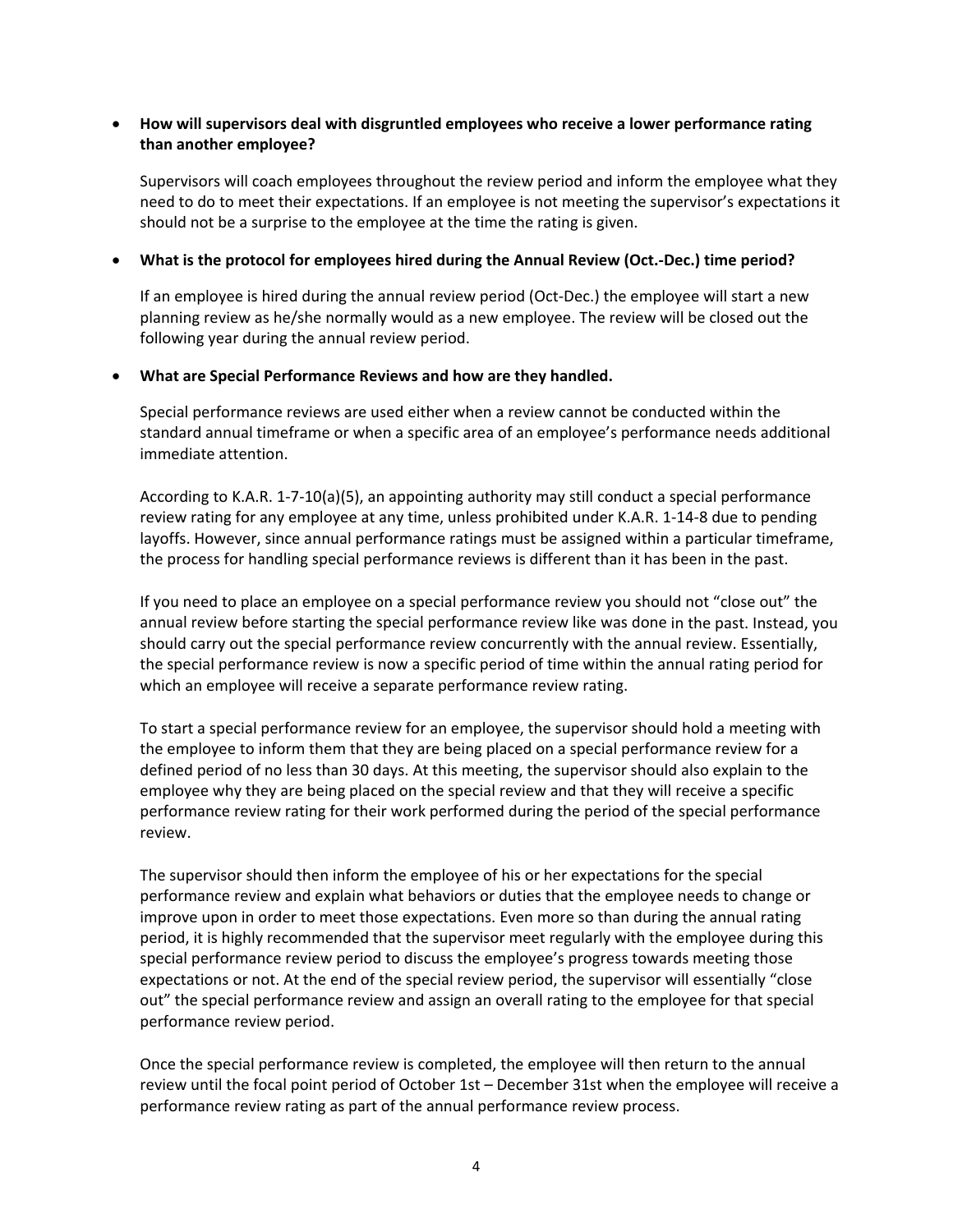**Example:** John has always struggled to arrive to work on time. One of the competencies that was identified during John's Performance Planning session (which took place November 2, 2009) for his annual review is that he needs to arrive to work on time. The supervisor has repeatedly met and discussed that John needs to be at his work station at 8:00 a.m. every day since the beginning of the annual performance review period.

It is now March 15, 2010 and John has been late to work over ten times in the last several months. The supervisor has determined to place John on a special performance review in order to help him realize that he needs to take this seriously. So, from March 15, 2010 – May 13, 2010 John will be on a special 60‐day evaluation in order to emphasize the need to arrive to work on time and give John an opportunity to correct his deficiency.

John and his supervisor continue to meet regularly during this 60‐day period to discuss his progress towards arriving to work on time. By May 13, 2010, John had arrived to work on time every day and due to his improved performance, he was given a performance review rating of meets expectations for the special performance review period. At that point, John then returns to working under his annual performance review until the focal point period of October 1st – December 31st when he will be assigned a performance review rating for the annual review period.

# **Can an employee be placed on a Special Performance Review during the Annual Review time period?**

Ideally you would not place an employee on a special performance review during the focal point period of October 1st – December 31st. This is the time that employees should receive performance review ratings for their annual performance review and should also have Performance Planning sessions with their supervisors in order to establish expectations and competencies for them for the upcoming year. These planning sessions provide a good opportunity for supervisors to discuss any issues that the employee may be having in regards to work expectations and the supervisor's thoughts and suggestions on how the employee may be able to work on those issues.

In addition, placing an employee on a special evaluation during this time will also result in the employee receiving two performance evaluation ratings within a relatively short period of time. If these reviews both happen to be less than meets expectations, the timing of the special evaluation could lead a panel reviewing the matter – whether that is a performance evaluation appeal committee or the Civil Service Board – to form a negative inference that the agency was somehow "stacking the deck" against the employee in order to establish the basis to take disciplinary action. As such, it is strongly recommended not to begin or end a special evaluation during the focal point period established in K.A.R. 1‐7‐10 (a)(3).

## **How do I handle probationary employees who are not meeting expectations regarding the Performance Management Process?**

The regulations state the following:

K.A.R. 1‐7‐3 (b) Before the end of the probationary period, the appointing authority shall provide the director with results of a performance review for the employee. If the overall performance review rating given to a probationary employee before the end of the employee's probationary period is